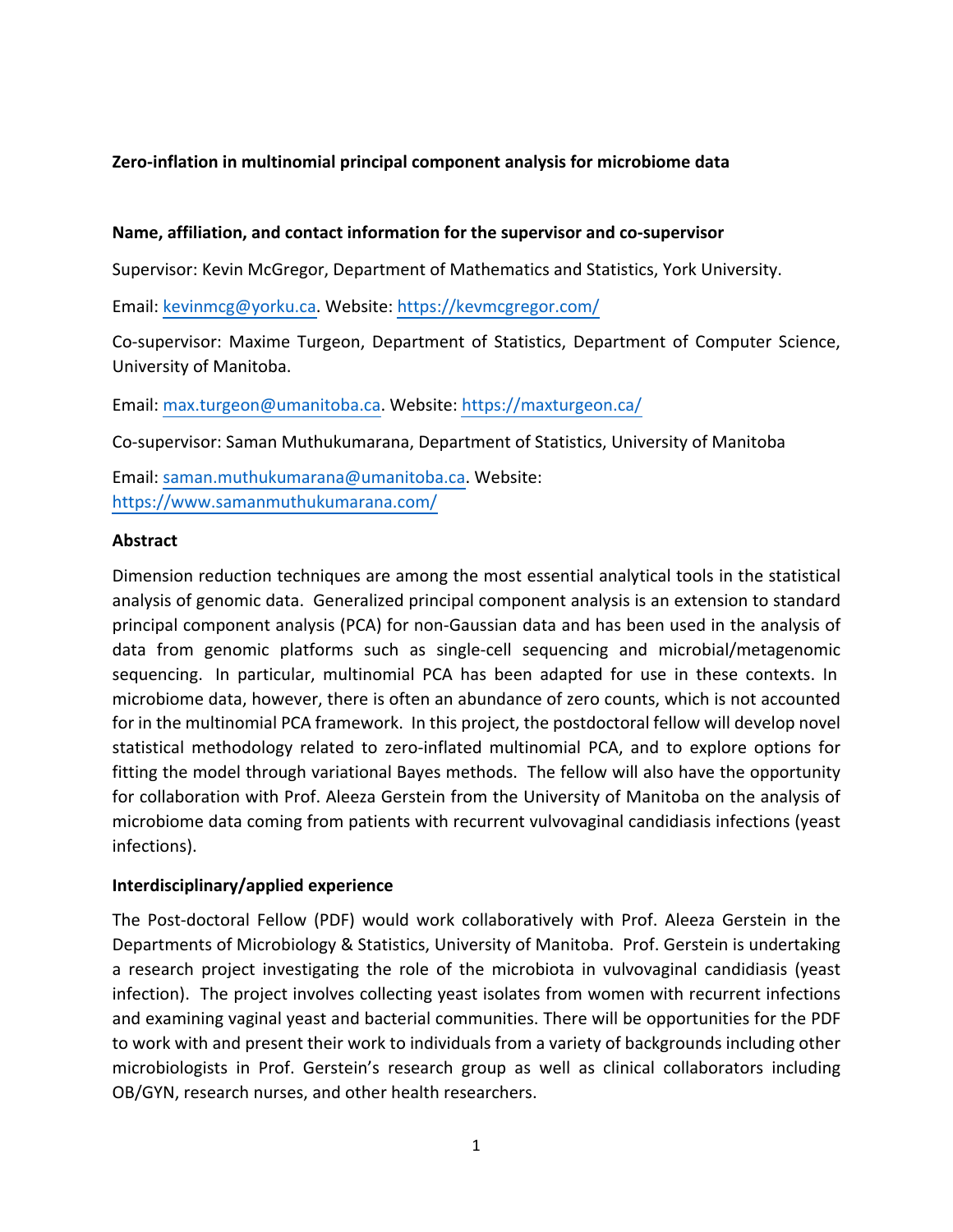In addition to the methodological work inherent to this application, the PDF will also assist Prof. Gerstein and her collaborators with data analysis and provide statistical advice in their own research. This will allow the PDF to develop skills in communicating statistical ideas to researchers in non-quantitative fields. Additionally, the PDF will be exposed to real-world datasets from a variety of platforms in the biomedical sciences.

### **Teaching/training/education**

The successful applicant will have the opportunity to teach a one-semester course in each year of the program. At York University there are many opportunities for postdoctoral fellows to teach introductory courses in statistics and probability theory for statistics majors, as well as service courses such as probability and statistics courses intended for engineering or business majors. Similarly, the University of Manitoba has several open positions for sessional lecturers every year. These positions target first- and second-year courses in statistics, probability, as well as service courses. Moreover, the PDF may have the opportunity to teach a third- or fourth-year topics course. All these opportunities will provide valuable teaching experience to the PDF.

### **Mentoring of the postdoctoral fellow**

As part of Prof. Turgeon's and Prof. Muthukumarana's research groups at the University of Manitoba, the PDF will join an interdisciplinary group working at the intersection of statistics and computer science. This will provide them with the opportunity to develop and hone their computational skills, which are in high demand both in industry and academia. The successful applicant will also interact with two larger groups of researchers: the Complex Data Lab, comprised of faculty members in statistics and their students interested in statistical learning and computational statistics; and the Machine Learning Interest Group, comprised of researchers in statistics, computer science, engineering, and biomedical sciences. These interactions will provide opportunities for collaboration, networking, and for presenting their work.

At York University, Prof. McGregor is actively involved in the Statistical Consulting Service (SCS) housed in the Institute for Social Research. The PDF will be involved in the SCS at York. This will entail doing several hours of consulting work every month. The PDF will attend SCS group meetings where various issues regarding consulting and statistical analysis are discussed.

Profs. McGregor, Turgeon, and Muthukumarana will hold weekly meetings with the PDF to discuss the project details and provide advice. Additionally, the PDF, supervisor and cosupervisors will hold monthly meetings with Prof. Gerstein in order to make sure the direction of the project takes Prof. Gerstein's research needs into consideration. Prof. McGregor has extensive experience in the development of multinomial models in biological sequencing data and will therefore provide guidance on the applied aspect of the project. Prof. Turgeon has extensive experience in dimension reduction techniques in biological data and will provide guidance on the theoretical aspect of the project. Prof. Muthukumarana has extensive experience with Bayesian methods and computation for complex models which integrate multidisciplinary applications